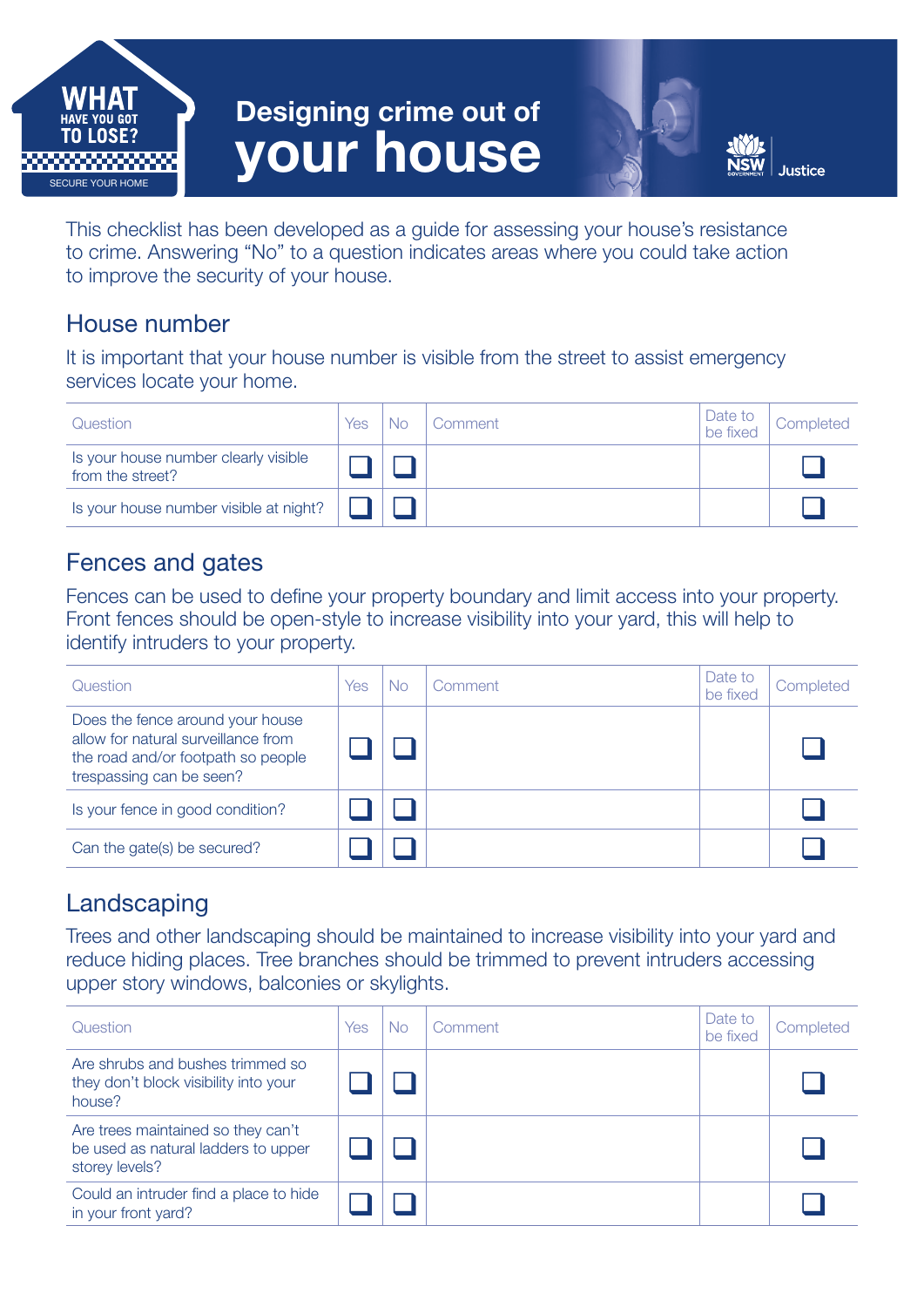# **Lighting**

Sensor lighting should be installed around the perimeter of your home, particularly over entry/exit points to increase visibility at night. Consider using light timers to turn lights on/ off when you're not at home. You could also consider timers for tv's and radios to give the appearance somebody is home.

| Question                                              | Yes | No | Comment | Date to<br>be fixed | Completed |
|-------------------------------------------------------|-----|----|---------|---------------------|-----------|
| Do you have sensor lighting installed?                |     |    |         |                     |           |
| Does the sensor lighting work?                        |     |    |         |                     |           |
| Are entry/exit points to your home<br>adequately lit? |     |    |         |                     |           |
| Do you have light timers?                             |     |    |         |                     |           |

#### Letterbox and powerboard

Your letterbox should be fitted with a suitable lock to limit access to your mail. Important documents posted to you (e.g. credit card and bank statements) may be stolen by an identity thief and used fraudulently. The powerboard should also be housed within an appropriate lockable cabinet to restrict tampering with your power supply. Contact your energy supplier to discuss appropriate locks and associated costs.

| Question                                                  | Yes | No | Comment | Date to<br>be fixed | Completed |
|-----------------------------------------------------------|-----|----|---------|---------------------|-----------|
| Does your letterbox have a secure lock?                   |     |    |         |                     |           |
| Do you keep your letterbox securely<br>locked?            |     |    |         |                     |           |
| Is your powerboard enclosed within a<br>lockable cabinet? |     |    |         |                     |           |

# **Windows**

External windows and frames should be of a solid construction. All windows should be fitted with quality key-operated locks, that meet Australian standards (AS4145.1, AS4145.2-2008) and locked when not in use.

Existing glass can be laminated or reinforced internally with a shatter-resistant adhesive film to restrict access.

| Question                                                                            | <b>Yes</b> | No. | Comment | Date to<br>be fixed | Completed |
|-------------------------------------------------------------------------------------|------------|-----|---------|---------------------|-----------|
| Are windows of a solid construction?                                                |            |     |         |                     |           |
| Are windows fitted with quality locks?                                              |            |     |         |                     |           |
| Are windows kept locked when no one<br>is at home?                                  |            |     |         |                     |           |
| Are windows reinforced with shatter-<br>resistant adhesive film/laminated<br>glass? |            |     |         |                     |           |
| Are skylights suitably secured?                                                     |            |     |         |                     |           |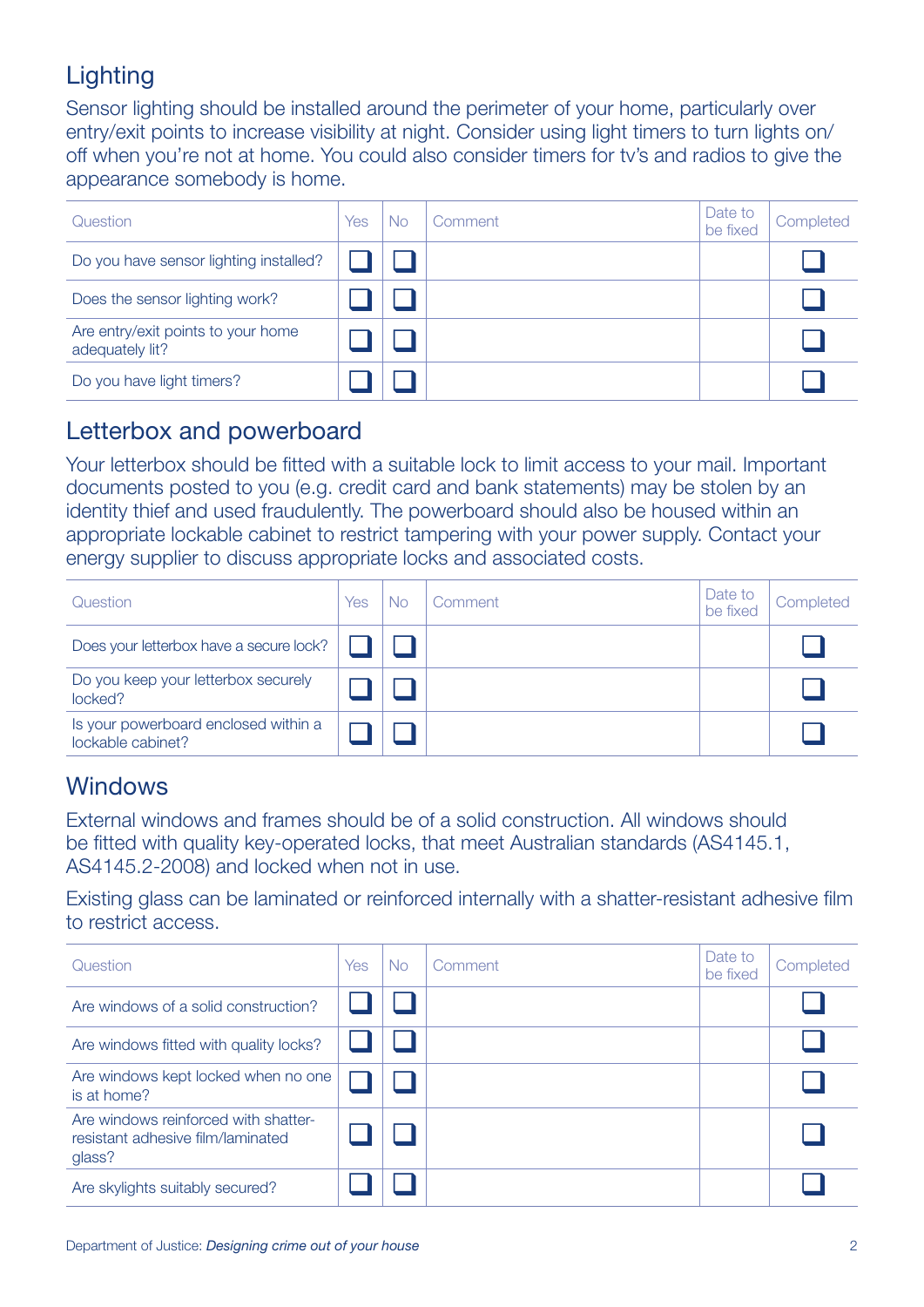# **Doors**

External doors and frames should be of a solid construction, and fitted with quality deadlocks that meet Australian standards (AS4145.1, AS4145.2-2008). Fire regulations must also be met to enable occupants to escape during emergencies such as fires.

Consider the purchase of a security screen door and ensure it meets Australian standards (AS5039-2008).

Installation of a peephole will help you identify people at the door before opening it. If you don't have security screen doors ensure you always latch a chain on the door before opening it. Also, consider installing patio bolts on sliding doors for added security of your home.

| Question                                                                   | Yes | <b>No</b> | Comment | Date to<br>be fixed | Completed |
|----------------------------------------------------------------------------|-----|-----------|---------|---------------------|-----------|
| Are all external doors and frames of a<br>solid construction?              |     |           |         |                     |           |
| Are all doors fitted with quality locks<br>that are in good working order? |     |           |         |                     |           |
| Are all doors locked and keys removed<br>from locks when no one is home?   |     |           |         |                     |           |
| Does your front door have a peephole<br>installed at a suitable height?    |     |           |         |                     |           |
| Does your house have security screen<br>doors?                             |     |           |         |                     |           |
| Is access to underneath your house<br>restricted?                          |     |           |         |                     |           |

#### Garage and garden shed

The garage and garden shed door and windows should be securely locked to restrict access. Any door connecting your garage to your house should be treated in the same way as an external door. The garden shed should be securely anchored to the ground to prevent lifting. Garden tools, equipment, wheelie bins and ladders should be locked away when not in use, so they are not used to gain entry to your home. Don't store valuables in your vehicle and keep your vehicle locked when not in use, even when parked in a locked garage.

| Question                                                                     | <b>Yes</b> | <b>No</b> | Comment | Date to<br>be fixed | Completed |
|------------------------------------------------------------------------------|------------|-----------|---------|---------------------|-----------|
| Can your garage be securely locked?                                          |            |           |         |                     |           |
| Do you keep your garage locked?                                              |            |           |         |                     |           |
| Do you keep your garden shed<br>locked?                                      |            |           |         |                     |           |
| Do you keep your vehicle locked when<br>it's in the garage?                  |            |           |         |                     |           |
| Do you remove valuables from your<br>vehicle when parking it in your garage? |            |           |         |                     |           |
| Are ladders, wheelie bins, tools and<br>valuable equipment locked away?      |            |           |         |                     |           |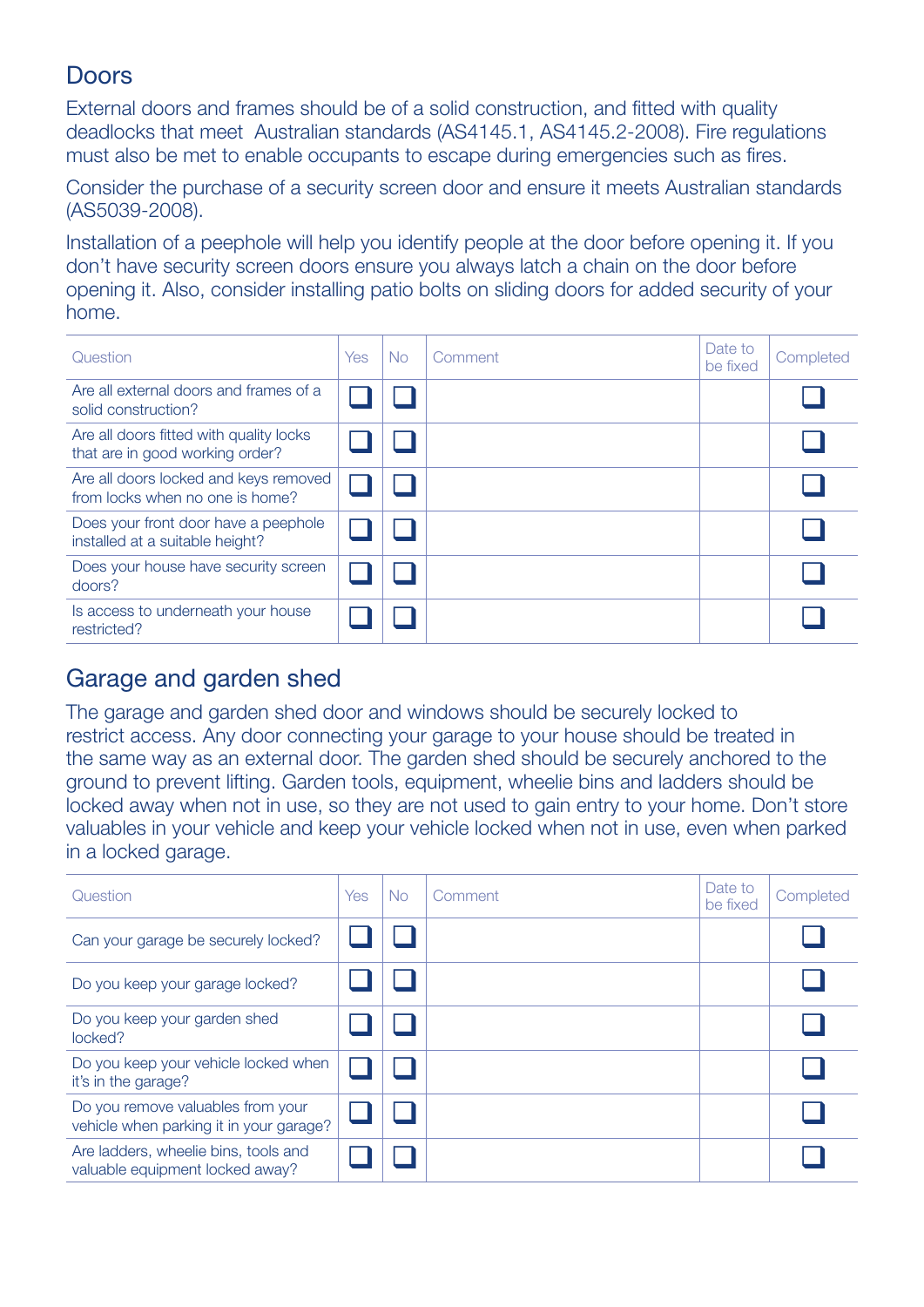# Property identification

Record descriptions/model/serial numbers and photos of property for easy identification. Ensure these records are secured safely. Mark your property with a traceable number (e.g. your drivers license number) for identification. Your local Library, Police Station or Neighbourhood Watch may have an engraver or ultra-violet pen you can arrange to borrow.

| Question                                                                                                                                            | Yes | No. | Comment | Date to<br>be fixed | Completed |
|-----------------------------------------------------------------------------------------------------------------------------------------------------|-----|-----|---------|---------------------|-----------|
| Do you have an up-to-date inventory<br>of your home contents, including<br>photos?                                                                  |     |     |         |                     |           |
| Is the inventory and photographs<br>stored securely?                                                                                                |     |     |         |                     |           |
| Are your household valuables<br>engraved/marked for identification?                                                                                 |     |     |         |                     |           |
| Do you have a sticker in your window<br>advising that your household property<br>has been marked for identification to<br>deter possible intruders? |     |     |         |                     |           |

#### Safe, key and valuable controls

Consider installing a safe for added security for your valuables. Safes should be manufactured and installed to the Australian/New Zealand standard (AS/NZS 3809:1998). The safe should be concealed, securely anchored to the foundations and kept locked when not in use.

Keys (including vehicle keys) should not be left in locks or in plain sight, as thieves may use them to gain entry to your home and/or steal your vehicle. Spare keys should not be hidden outside the home.

Limit the amount of cash kept at home, as this is often not covered by insurance. Also secure jewellery and do not keep valuables in plain sight.

| Question                                                                                                                                  | <b>Yes</b> | No. | Comment | Date to<br>be fixed | Completed |
|-------------------------------------------------------------------------------------------------------------------------------------------|------------|-----|---------|---------------------|-----------|
| Do you have a safe that is securely<br>anchored out of plain sight?                                                                       |            |     |         |                     |           |
| Are your valuables (including your<br>wallet and mobile phone) and jewellery<br>secured and out of plain sight?                           |            |     |         |                     |           |
| If you keep cash at home, is it stored<br>securely out of plain sight?                                                                    |            |     |         |                     |           |
| Are keys (including spare keys and<br>garage door remote controls) kept out<br>of plain sight (e.g. not on a key hook<br>hung on a wall)? |            |     |         |                     |           |